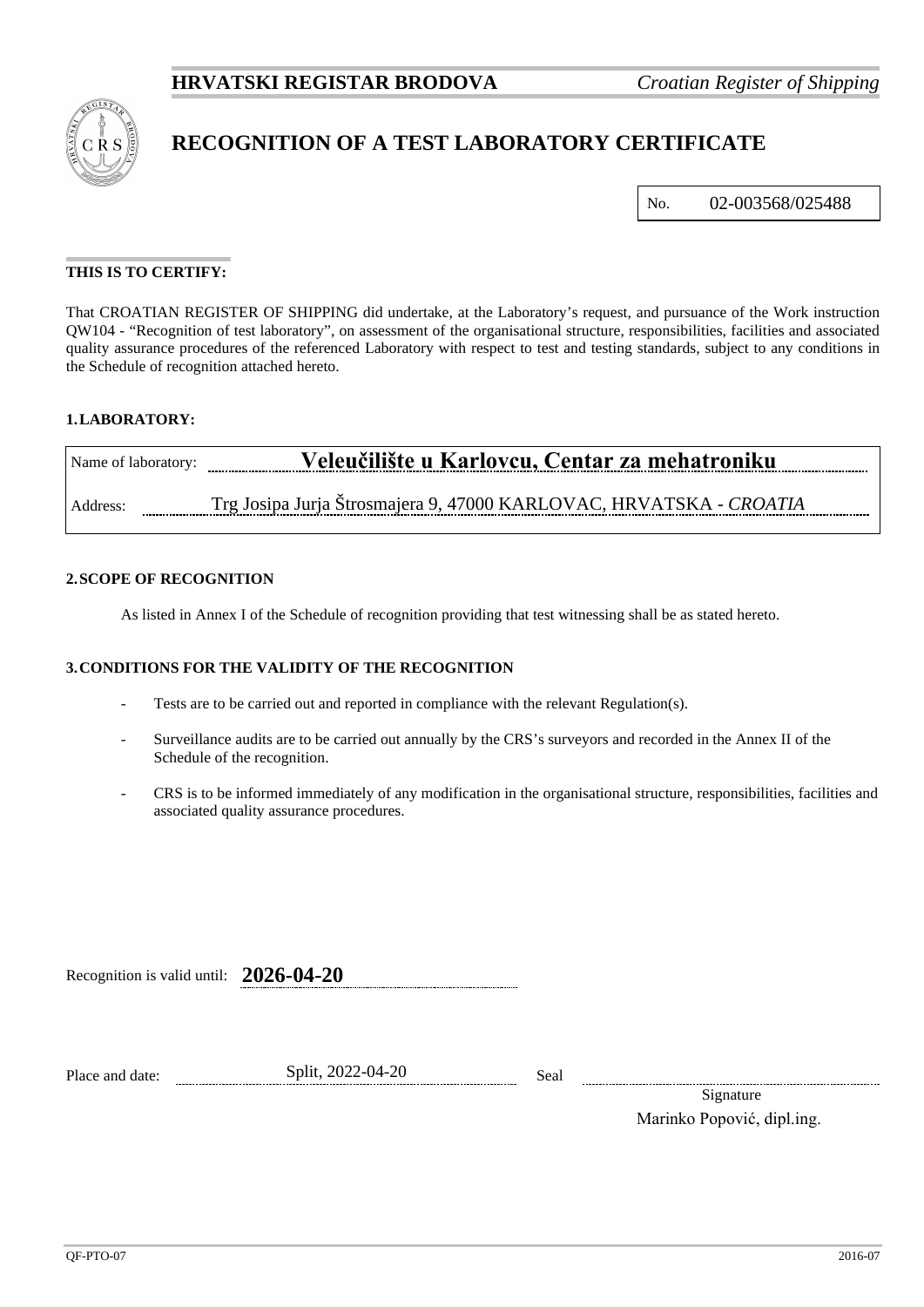# **SCHEDULE OF RECOGNITION**

Annex I to Certificate No: <br>No. 02-003568/025488

| <b>Item</b><br>No. | Test method                                                                          | Regulation                              | Test standards<br>(latest edition) | Test witnessing<br>mode (see note) | Comments |
|--------------------|--------------------------------------------------------------------------------------|-----------------------------------------|------------------------------------|------------------------------------|----------|
| 1.                 | Ispitivanje vlačne čvrstoće<br>Tensile testing of materials                          | CRS Rules Part 1.<br>CRS Rules Part 25. | <b>HRN EN ISO</b><br>6892-1        | (1)                                |          |
| 2.                 | Ispitivanje materijala na<br>savijanje<br>Bending testing of materials               | CRS Rules Part 1.<br>CRS Rules Part 25. | <b>ISO 7438</b>                    | (1)                                |          |
| 3.                 | Ispitivanje tvrdoće prema<br><b>Brinellu</b><br>Brinell hardness testing             | CRS Rules Part 1.<br>CRS Rules Part 25. | <b>HRN EN ISO</b><br>6506-1        | (1)                                |          |
| 4.                 | Ispitivanje tvrdoće prema<br><b>Vickersu</b><br>Vickers hardness testing             | CRS Rules Part 1.<br>CRS Rules Part 25. | <b>HR EN ISO</b><br>6507-1         | (1)                                |          |
| 5.                 | Ispitivanje žilavosti<br>Charpyjevim klatnom<br>Charpy pendulum toughness<br>testing | CRS Rules Part 1.<br>CRS Rules Part 25. | EN ISO<br>148-1                    | (1)                                |          |